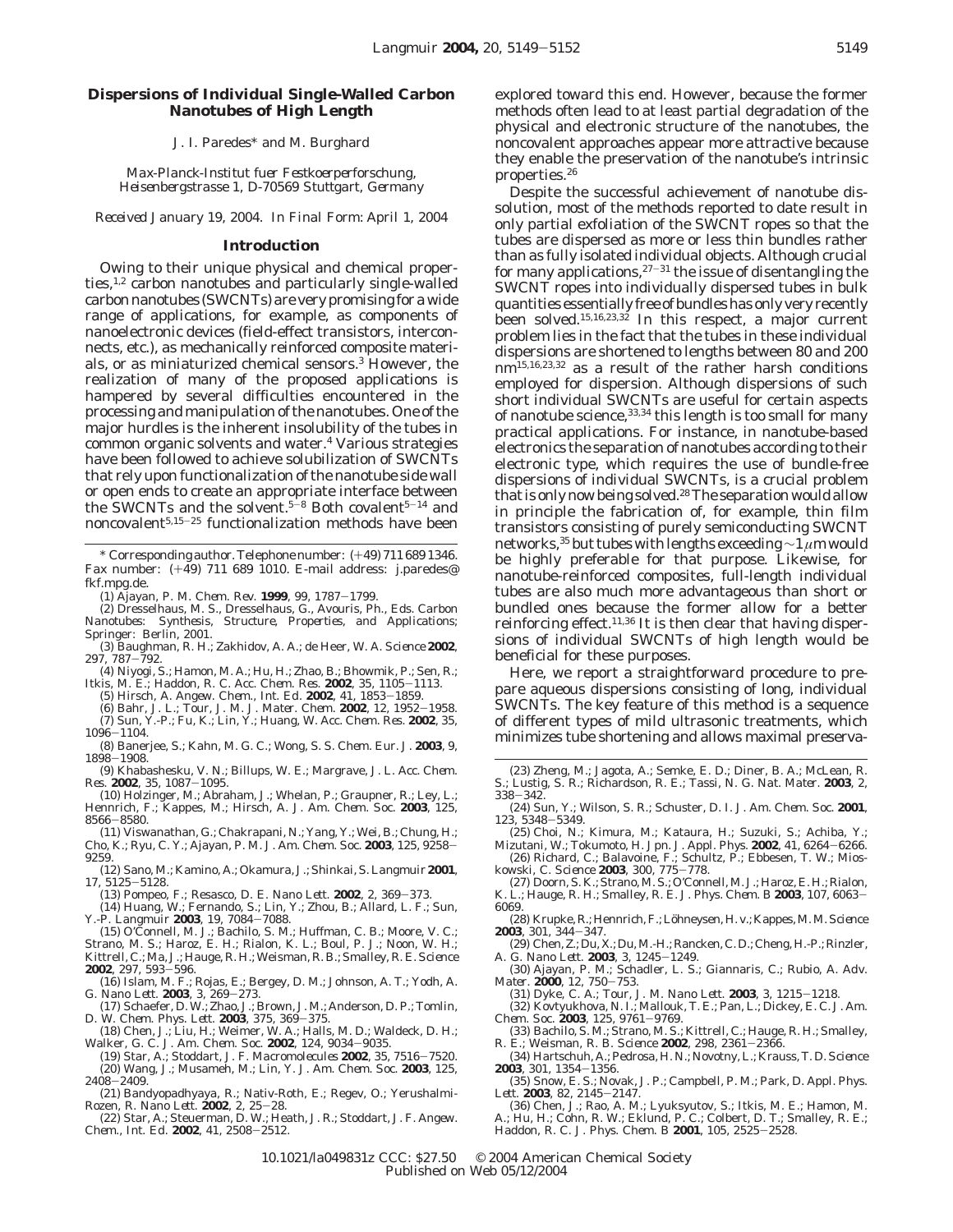tion of its structural and electronic properties. The degree of dispersion and length of the tubes were monitored by atomic force microscopy (AFM). Furthermore, optical absorption spectroscopy was used for a critical comparison between the electronic properties of individually dispersed as-produced and purified SWCNTs. This issue is of special relevance for all applications that sensitively depend on the density of defects in the nanotubes.

# **Experimental Section**

SWCNTs synthesized by the HiPco process,<sup>37</sup> both as-produced (batch CNI 002) and in purified form (batch CNI 26-0036B-2), were purchased from Carbon Nanotechnologies. In the experiments, the SWCNTs were dispersed in water by means of the surfactant sodium dodecylbenzene sulfonate (SDBS), which has recently been shown to allow the dispersion of the tubes as individuals in aqueous solution.16 Nanotube dispersions were prepared by a combined tip and bath ultrasonication approach as follows. A small piece of HiPco SWCNT mat was added to an aqueous solution (5 mg/mL) of the surfactant and subjected to ultrasonic treatment in a tip sonicator (Dr. Hielscher UP 200s). A small number of pulses (usually five), with 0.5-s-on/0.5-s-off pulse cycles at ~40 W/cm<sup>2</sup>, were applied to a volume of 1.5 mL. Subsequently, the obtained suspension was centrifuged (Eppendorf 5417C centrifuge) at 20 200*g* for 30 min. The upper ∼80% of the resulting supernatant was then carefully decanted and subjected to ultrasonication in a bath sonicator (Branson 1510, 80 kHz) for time periods ranging from a few minutes to several hours. For the characterization of the dispersed nanotubes by AFM, Si/SiO<sub>2</sub> substrates were first surface-modified with *N*-[3-(trimethoxysilyl)propyl]ethylenediamine. After immersion in the SWCNT dispersion for 15 min, the substrates were dried under a stream of nitrogen, thoroughly rinsed in ultrapure water, and dried again. AFM imaging was performed in the tapping mode with a Nanoscope Multimode IIIa microscope (Digital Instruments), employing commercial silicon cantilevers. UV-vis absorption spectra of the dispersions were acquired with a Lambda 2 spectrometer (Perkin-Elmer) in the range of 400- 1100 nm.

#### **Results and Discussion**

SWCNTs dispersed with the aid of the SDBS surfactant were characterized in detail at different stages of the procedure. After the first two steps, that is, tip sonication and centrifugation, the decanted supernatant was found to contain individual nanotubes and bundles with up to a 7-nm thickness (though predominantly thinner than 4 nm). About 50% of the objects were individual tubes (identified as features with heights below 1.3 nm in the AFM images),16 whose lengths ranged from ∼150 nm to slightly above  $3 \mu m$ , with a mean value of 820 ( $\pm 556$ ) nm. By further treatment of the decanted supernatant in the low-power bath sonicator, the yield of individually dispersed tubes could be greatly improved. Most significantly, this additional step allowed the formation of relatively long dispersed tubes, provided that short sonication times  $(\leq 30$  min) were used. The AFM images of SWCNTs from a final dispersion prepared by a 30-min bath sonication, depicted in Figure 1, reveal the presence of mostly individual tubes. Different dispersions prepared under these conditions yielded about 80% isolated tubes, in agreement with earlier results attained with this surfactant.16 It is also noticed that, in contrast to previous reports, the individual nanotubes are typically from several hundred nanometers to a few micrometers long. Figure 2 displays the length distribution of SWCNTs in this individual dispersion, as deduced from AFM mea-





**Figure 1.** AFM images [(a) general view, (b) enlarged image of the square box in part a together with a height profile along the black line] of as-produced HiPco SWCNTs individually dispersed in water by means of SDBS and deposited onto a  $Si/SiO<sub>2</sub>$  substrate. The dispersion was prepared by a three-step procedure consisting of tip sonication (five pulses), centrifugation (30 min), and bath sonication (30 min). *Z* range for both images: 8 nm.

Height[nm

surements on  $\sim$ 400 tubes. The average length of the individual tubes was calculated to be 770 ( $\pm$ 572) nm. This figure is 5-7 times larger than those recently documented for individually suspended HiPco tubes obtained with the same or similar surfactants.<sup>15,16</sup> Furthermore, in previous

<sup>(37)</sup> Chiang, I. W.; Brinson, B. E.; Huang, A. Y.; Willis, P. A.; Bronikowski, M. J.; Margrave, J. L.; Smalley, R. E.; Hauge, R. H. *J. Phys. Chem. B* **<sup>2001</sup>**, *<sup>105</sup>*, 8297-8301.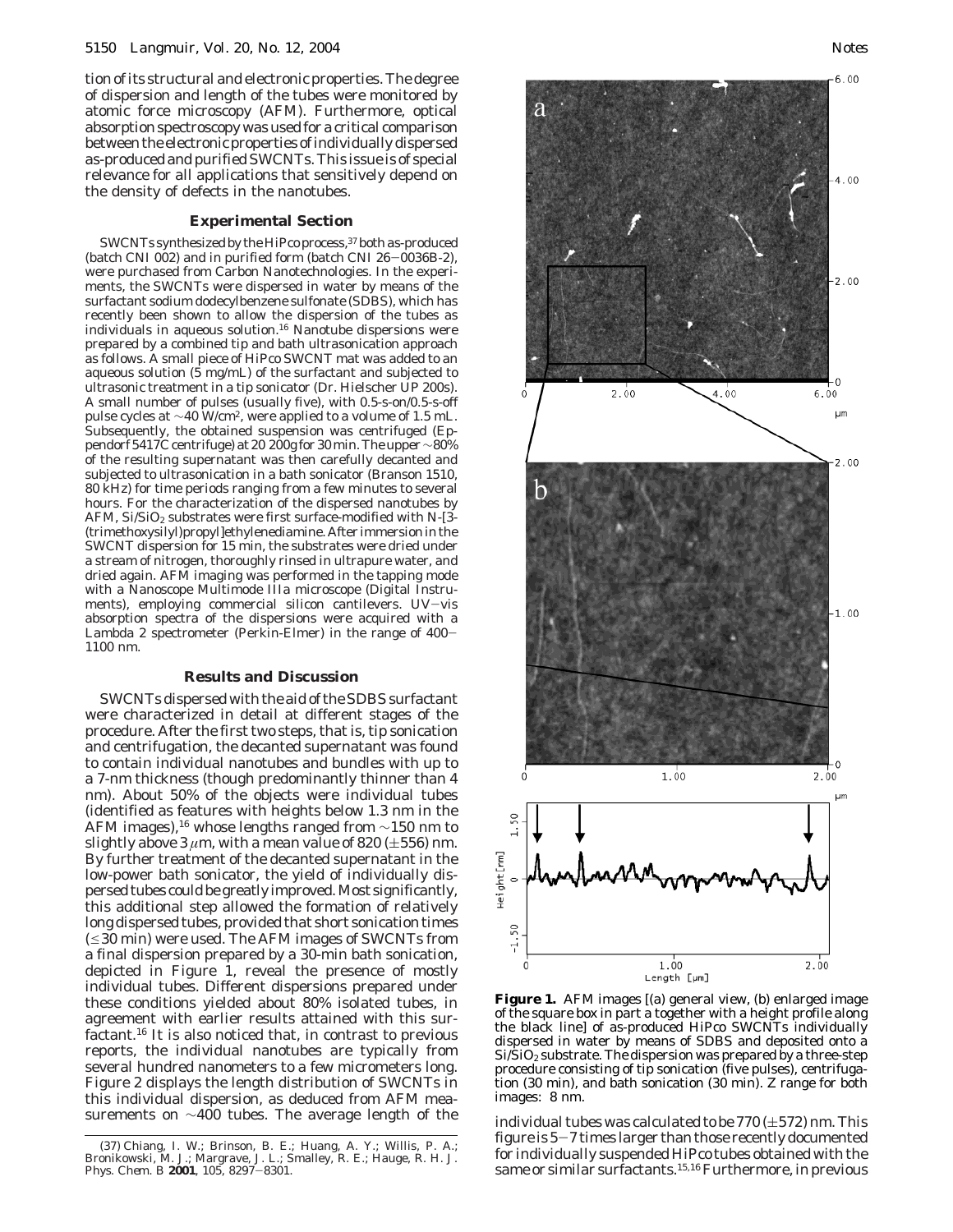

**Figure 2.** Length distribution histogram for the dispersion of individual nanotubes prepared by the same procedure as in Figure 1.

reports<sup>16</sup> virtually no HiPco tubes longer than 500 nm were observed in their individual dispersions, whereas in the present work comparable individual dispersions contain ∼70% of tubes longer than 500 nm, and those longer than 1 *µ*m constitute ∼30%. Dispersions of individual SWCNTs with these improved lengths should be particularly beneficial for the abovementioned applications in nanoelectronics and composites.11,35,36 It is also worth noting that shorter bath sonication times (e.g., 10 min) did not lead to a significant increase in the yield of individually dispersed tubes, as compared with the starting dispersion (∼50%), while considerably longer times resulted in a marked reduction of the nanotube lengths (e.g., no tubes longer than 1 *µ*m survived after a few to several hours of sonication). We believe that the gentle bath sonication (30 min) is effective in achieving a high yield of individually dispersed tubes while retaining their lengths, because it is applied to well-dispersed thin bundles, rather than to an entangled mat of thick bundles. In the latter case, very long sonication times would be required to individually disperse the tubes,<sup>16</sup> which would cause significant shortening.

To further support the observation that dispersions of individual SWCNTs basically free of bundles were obtained, we acquired UV-vis absorption spectra of such dispersions. It has been previously reported that such spectra are very sensitive to the aggregation state of nanotube suspensions.15Specifically, clear-cut differences were found between dispersions dominated by bundles and those dominated by individual tubes. Figure 3 shows the UV-vis absorption spectrum in the range  $400-1100$ nm of a SWCNT dispersion prepared by the same procedure as that used for the samples in Figures 1 and 2. The spectrum exhibits well-resolved features which arise from transitions between symmetrical van Hove (vH) singularities in the electronic density of states of the nanotubes. In the case of HiPco-produced SWCNTs, the absorption bands in the range of 400-600 nm originate from the first vH transitions of metallic tubes  $(M_{11})$ , those within the 550-900 nm range correspond to the second vH transitions of semiconducting tubes  $(S_{22})$ , and the bands within the 900-1100 nm range are due to first vH transitions  $(S_{11})$  of those semiconducting nanotubes in the dispersion with smaller diameters (the  $S_{11}$  transitions for the larger diameter semiconducting nanotubes in the dispersion lie at wavelengths above 1100 nm and up to 1600 nm).15 The fact that well-defined absorption peaks in the 900-1100 nm range, as they are observed in Figure



Figure 3. UV-vis absorption spectrum of as-produced HiPco SWCNTs individually dispersed in water by means of SDBS through the same procedure as in Figure 1.

3, can only be obtained for dispersions consisting essentially of individual (not bundled) tubes,<sup>15</sup> as well as the exact matching of the transition wavelengths  $(M_{11},$  $S_{22}$ , and  $S_{11}$ ) of the spectrum of Figure 3 with those previously measured for pristine, surfactant- or DNAcoated individual HiPco tubes, <sup>15,23,38</sup> indicates the presence of nanotubes in our dispersions mostly in an intact, isolated state. Consequently, the AFM and UV-vis observations combined reveal that bundle-free dispersions of long, individual SWCNTs were successfully prepared. We should stress that if the dispersions were dominated by small nanotube bundles, rather than by individual tubes, no structure could be discerned in the  $S_{11}$  region between 900 and 1100 nm in the UV-vis spectra (i.e., no welldefined peaks would be present in this region), and the  $S_{22}$  and  $M_{11}$  peaks would appear broadened and red-shifted relative to those of Figure 3 because of intertube interactions within the bundles, as has been previously shown.<sup>15</sup> For this reason, we have used here the red shifting of the peaks in the UV-vis spectra as a highly sensitive indicator

<sup>(38)</sup> Moore, V. C.; Strano, M. S.; Haroz, E. H.; Hauge, R. H.; Smalley, R. E.; Schmidt, J.; Talmon, Y. *Nano Lett.* **<sup>2003</sup>**, *<sup>3</sup>*, 1379-1382.